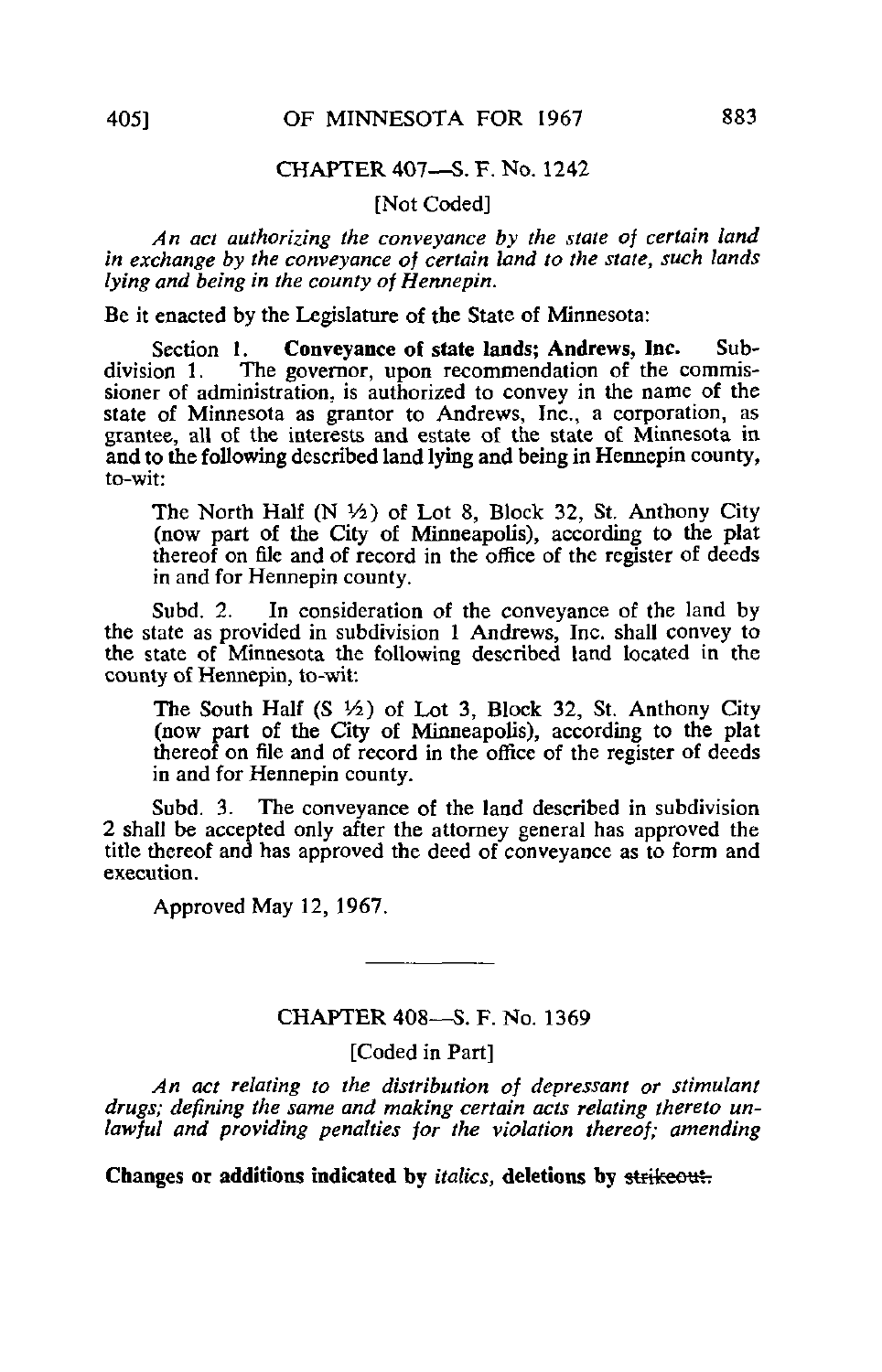[Chap.

Minnesota Statutes 1965, Sections 152.01, Subdivision 5; and adding subdivisions thereto; 152.09; 152.10; 152.11; 152.12; 152.13; 152.15, Subdivision 1: amending Minnesota Statutes 1965, Chapter 152, by adding sections; repealing Minnesota Statutes 1965, Section  $152.16.$ 

Be it enacted by the Legislature of the State of Minnesota:

Section 1. Minnesota Statutes 1965, Section 152.01, Subdivision 5, is amended to read:

Subd.  $5.$ Drugs; depressant or stimulant. The word "barbital" means: barbital and any derivative thereof; diethylbarbiturie acid; any alkyl, aryl, metallie or halogenated derivative of barbiturie acid; veronal (barbitone); proponal; ipral; dial; neonal (seneryl); sandoptal; amytal; phenobarbital (luminal); phandorn, noetal, allonal (which contains allylisopropylbarbituric acid in combination with amidopyrine) medinal; any preparation, mixture or other substance containing any of the foregoing substances. The term "depressant or stimulant drug" means: any drug which contains any quantity of barbituric acid or any of the salts or derivatives of barbituric acid; any drug which contains any quantity of amphetamine or any of its optical isomers; any salt of amphetamine or any salt of an optical isomer of amphetamine; d-, dl-methamphetamine and their salts; chloral hydrate, ethchlorvynol, ethinamate, glutethimide, paraldehyde, dimethyltryptamine. inethvorvlon. d-lysergic acid diethylamide or any of its salts, mescaline and its salts, psilocybin, psilocibin, psilocyn, phenmetrazine and its salts, chloral betaine, chlorhexadol, petrichloral, sulfondiethylmethane, sulfonethylmethane, sulfonmethane, lysergic acid, and lysergic acid amide; or any other drug which contains a quantity of a substance designated by regulations promulgated by the board of pharmacy as having shown a potential for abuse and injurious to health because of its depressant or stimulant effect on the central nervous system or its hallucinogenic effect.

Sec.  $2$ . Minnesota Statutes 1965, Section 152.01, is amended by adding new subdivisions to read:

Pharmacist interns. The term "pharmacist intern"  $Subd.6.$ means a natural person, a graduate of the college of pharmacy. university of Minnesota, or other pharmacy college, approved by the board, or a person satisfactorily progressing toward the degree in pharmacy required for licensure, registered by the state board of pharmacy, for the purpose of obtaining practical experience as a requirement for licensure as a pharmacist or a qualified applicant, awaiting licensure.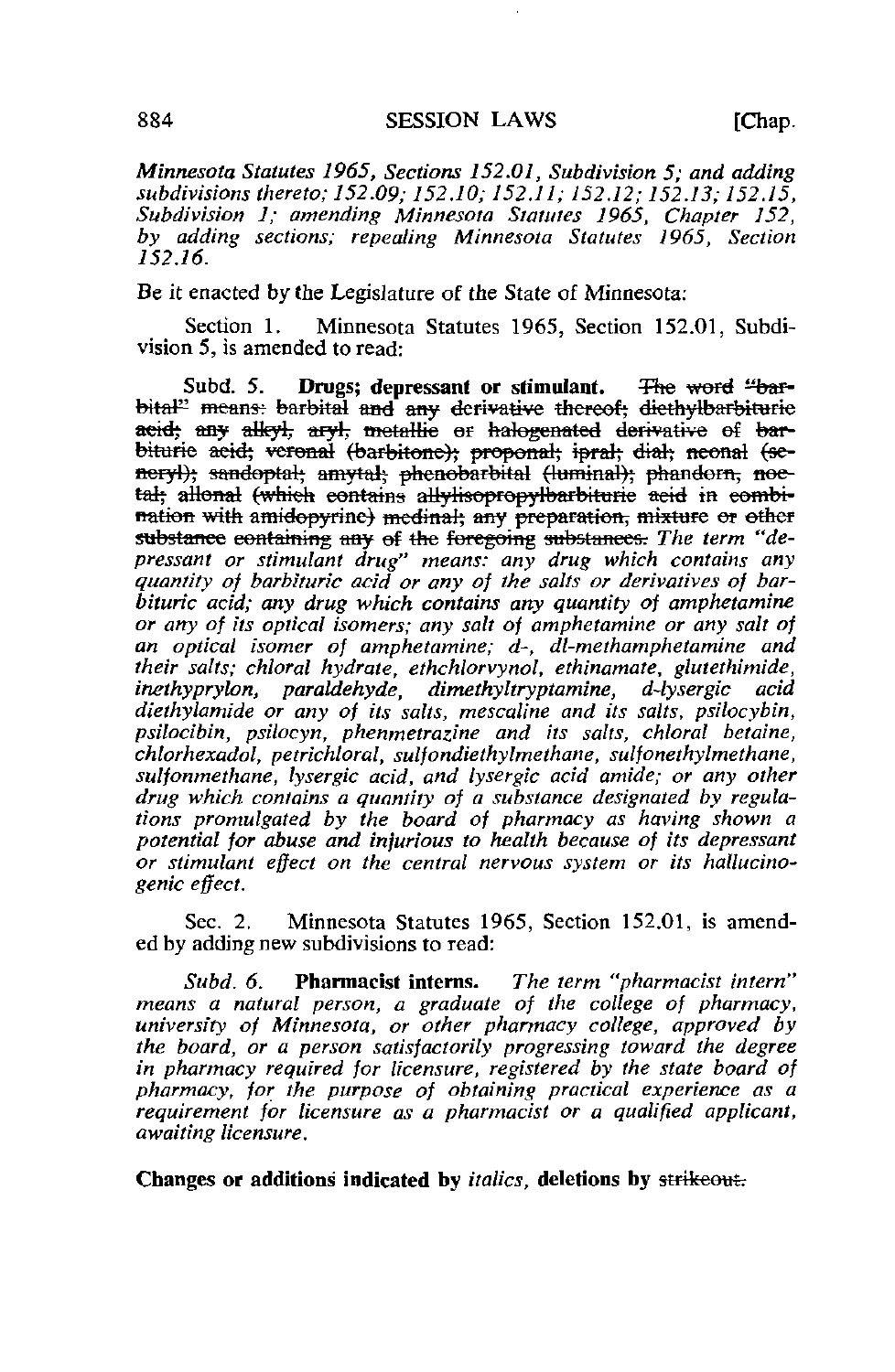Subd. 7. **Manufacturing.** "Manufacturing", in places other than a pharmacy, means and includes the production, quality control, and standardization by mechanical, physical, chemical, or pharmaceutical means, packing, repacking, tableting, encapsulating, labeling, relabeling, filling, or by other process, of drugs.

Sec. 3. Minnesota Statutes 1965, Chapter 152, is amended by adding a section to read:

[152.041] Rules and regulations. The board of pharmacy is authorized to promulgate regulations to regulate and define drugs which contain a quantity of a substance having shown a potential for abuse and injurious to health because of its depressant or stimulant effect on the central nervous system or its hallucinogenic effect. All provisions of this chapter shall be applicable to the drugs so designated by such board.

Sec. 4. Minnesota Statutes 1965, Section 152.09, is amended to read:

152.09 Stimulant or depressant drugs, prescription. Subdi-<br>vision 1. Except as otherwise provided in this chapter, it shall be Except as otherwise provided in this chapter, it shall be unlawful for any person, firm, or corporation to have in his, or its, possession, except when such possession is for his own use and is authorized by law or to sell, give away, barter, exchange, or distribute barbital a stimulant or depressant drug except (1) on a written prescription of a doctor of medicine,  $\overline{a}$  doctor of osteopathy licensed to practice medicine, a doctor of dental surgery, or a doctor of veterinary medicine, lawfully practicing his profession in this state; or  $(2)$  on an oral prescription of any of the practitioners named in  $\leftrightarrow$  *above and* which is reduced promptly to writing and filed by the pharmacist within 48 hours.

Subd. 2. In any complaint, information or indictment, and in any action or proceeding brought for the enforcement of any provision of this section, possession of a stimulant or depressant drug except as authorized by law shall be sufficient evidence of violation from which guilt may be inferred.

Sec. 5. Minnesota Statutes 1965, Section 152.10, is amended to read:

152.10 Sales, persons eligible. No person other than a licensed pharmacist, assistant pharmacist or pharmacist intern under the supervision of a pharmacist shall sell barbital a stimulant or depressant drug and then only as provided in sections 152.09 to 152.12.

Sec. 6. Minnesota Statutes 1965, Chapter 152, is amended by adding a section to read: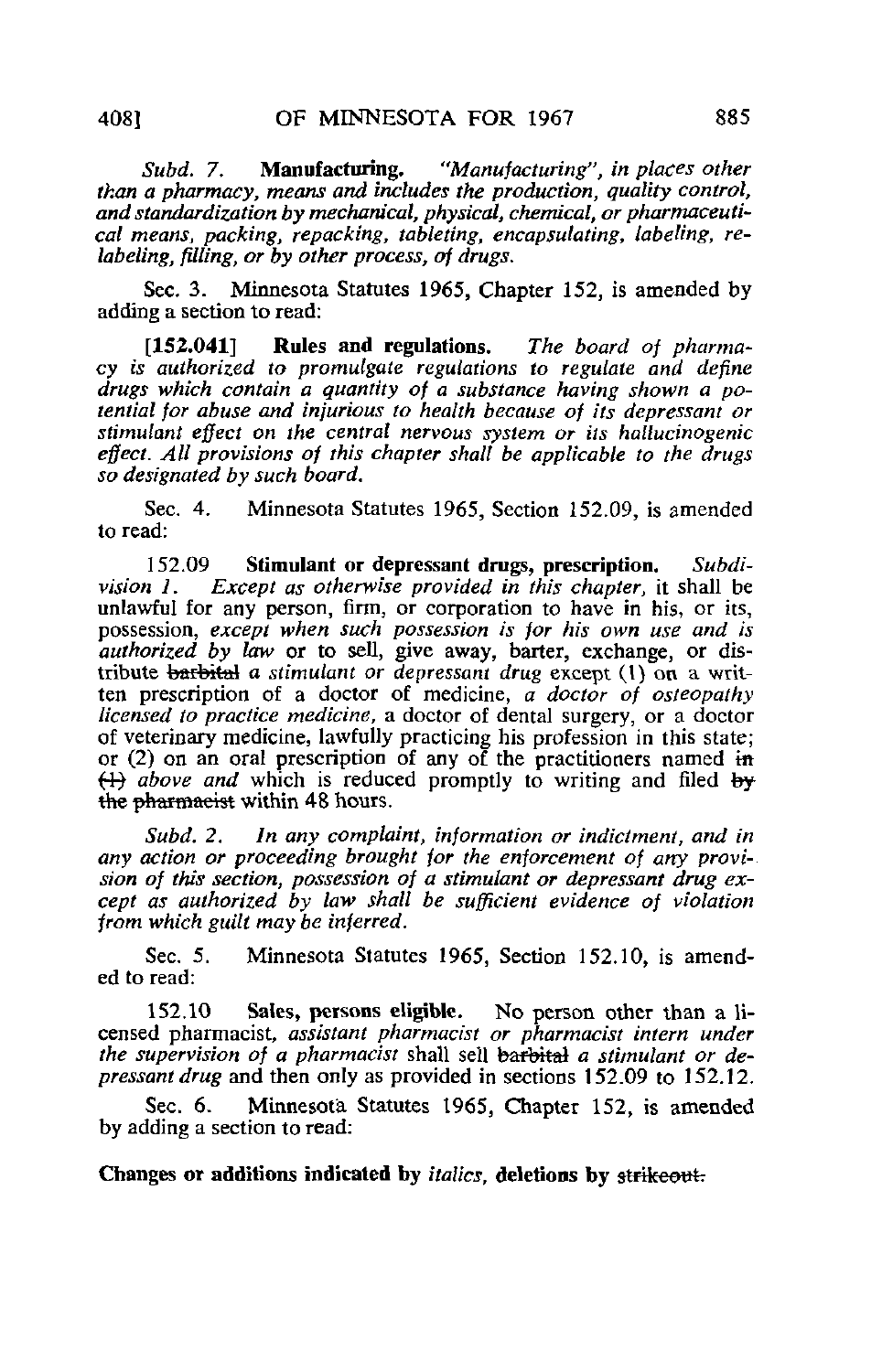$[152.101]$  Manufacturers, records. Subdivision 1. Every person engaged in manufacturing, compounding, processing, selling, delivering or otherwise disposing of any depressant or stimulant drug shall, upon the effective date of this law, prepare a complete and accurate record of all stocks of each drug on hand and shall keep such record for three years. When additional depressant or stimulant drugs are designated after the effective date of this law, a similar record must be prepared upon the effective date of their designation. On and after the effective date of this law, every person manufacturing, compounding or processing any depressant or stimulant drug shall prepare and keep, for not less than three years, a complete and accurate record of the kind and quantity of each drug manufactured, compounded or processed and the date of such manufacture, compounding, or processing; and every person selling, delivering, or otherwise disposing of any depressant or stimulant drug shall prepare or obtain, and keep for not less than three years, a complete and accurate record of the kind and quantity of each such drug received, sold, delivered, or otherwise disposed of, the name and address from whom it was received and to whom it was sold, delivered or otherwise disposed of, and the date of such transaction. If these records have already been prepared in accordance with federal law, no additional records shall be required provided that all records prepared under federal law have been retained and are made available to the appropriate state agency upon request.

Subd. 2. This section shall not apply to a licensed doctor of medicine, a doctor of osteopathy duly licensed to practice medicine, a licensed doctor of dentistry, or licensed doctor of veterinary medicine in the course of his professional practice, unless such practitioner regularly engages in dispensing any such drugs to his patients for a fee.

Sec. 7. Minnesota Statutes 1965, Section 152.11, is amended to read:

152.11 Written or oral prescriptions, requisites. Subdivision 1. For the purposes of sections  $152.09$  to  $152.12$ , a written or oral prescription, which shall be reduced to writing, for barbital a depressant or stimulant drug is void unless (1) it is written in ink and contains the name and address of the person for whose use it is intended; (2) it states the amount of  $barbind$  the depressant or stimulant drug to be compounded or dispensed, with directions for its use; (3) if a written prescription, it contains the signature and address of the prescriber and a designation of the branch of the healing art pursued by the prescriber; and if an oral prescription, the name and address of the prescriber and a designation of his branch of the healing art; and (4) it shows the date when signed by the pre-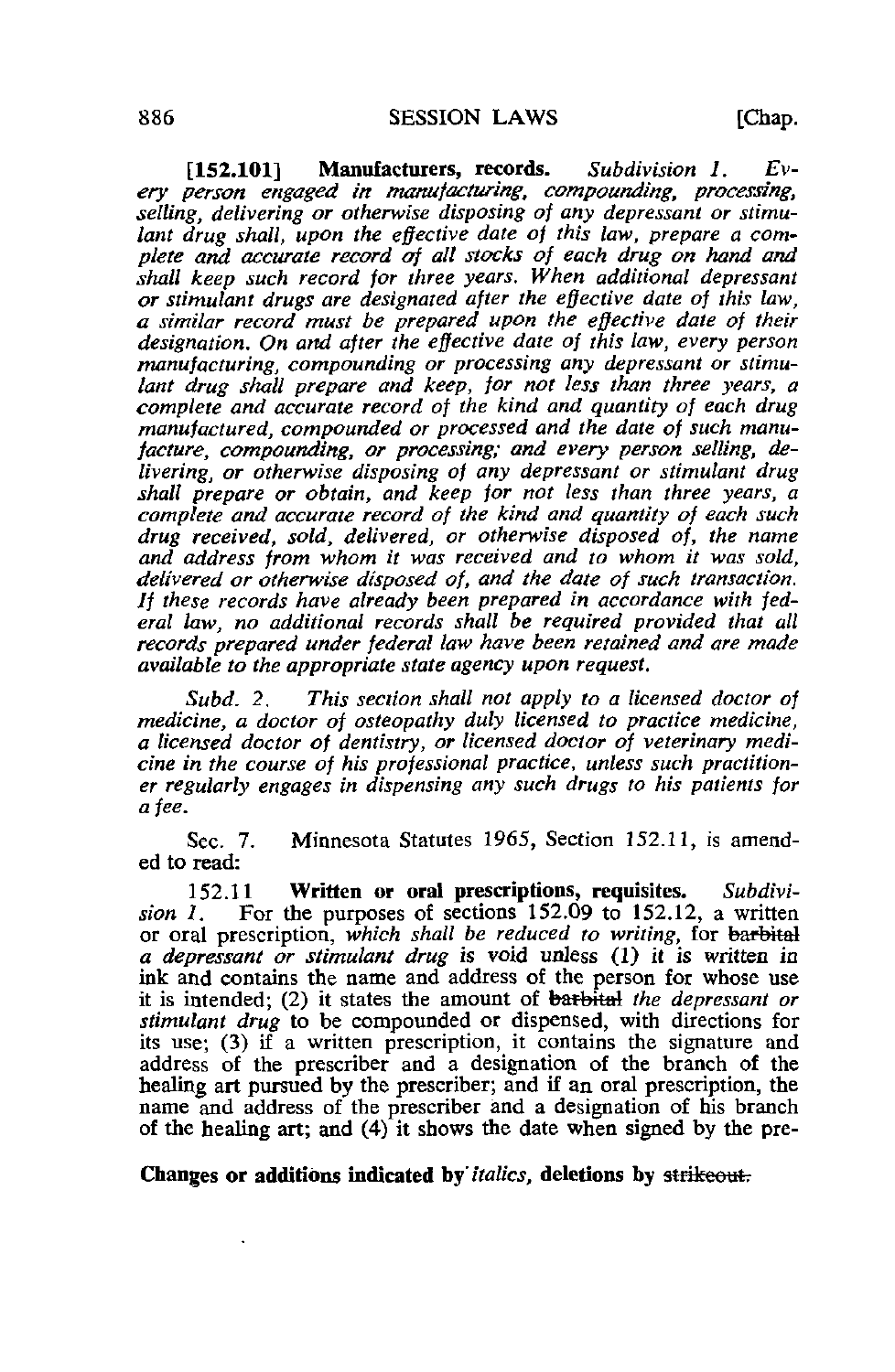scriber, or the date of acceptance in the pharmacy <del>pharmacist</del> if an oral prescription. Every licensed pharmacist who compounds any such prescription shall at that time mark it in ink so as to show that it has been compounded and the date thereof, and he shall retain such prescription in a separate file for a period of not less than two three years, open to inspection by any officer of the state, county, or municipal government, whose duty it is to aid and assist with the enforcement of sections  $152.09$  to  $152.12$  this chapter. No such written or oral prescription shall be refilled, except with the written or verbal consent of the prescriber; provided, that the date of such consent must be recorded, in ink or indelible penetic upon the original prescription by the pharmacist who refills the prescription, together with the name *initials* of the pharmacist; and that in event of verbal consent, it must be direct from the prescriber to the pharmacist. Every such pharmacist shall distinctly label the container with the directions contained in the prescription for the use thereof and the following warning: "USE ONLY AS DIRECTED.".

Subd. 2. No prescription for any depressant or stimulant drug may be filled or refilled more than six months after the date on which such prescription was issued and no such prescription may be refilled more than five times except that after obtaining proper authorization from the practitioner the prescription may be refilled in accordance with the previous limitations.

Sec. 8. Minnesota Statutes 1965, Section 152.12, is amended to read:

152.12 Doctors may prescribe. Subdivision 1. A liccensed doctor of medicine, a doctor of osteopathy, duly licensed to practice medicine, or a licensed doctor of dentistry, and in the course of his professional practice only, may prescribe, administer, and dispense barbital a stimulant or depressant drug, or he may cause the same to be administered by a nurse or intern under his direction and supervision.

Subd. 2. A licensed doctor of veterinary medicine, in good faith, and in the course of his professional practice only, and not for use by a human being, may prescribe, administer, and dispense barbital a stimulant or depressant drug, and he may cause the same to be administered by an assistant under his direction and supervision.

Subd. 3. Any qualified person may use stimulant or depressant drugs in the course of a bona fide research project but cannot administer or dispense such drugs to human beings unless such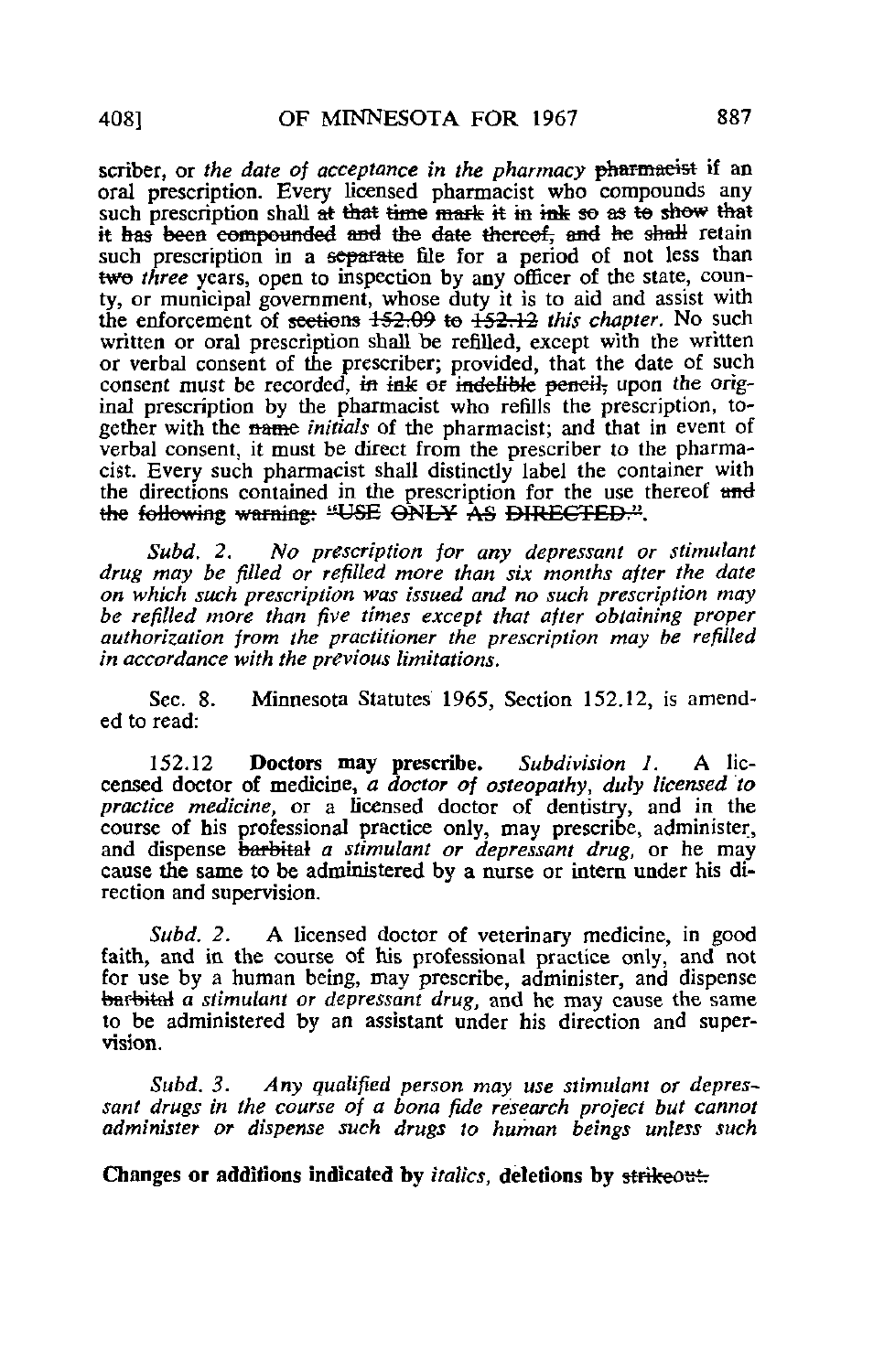drugs are prescribed, dispensed and administered by a person lawfully authorized to do so.

Subd, 4. Nothing in sections  $152.09$  to  $152.12$  shall prohibit the sale to, or the possession of, barbital a stimulant or depressant drug by wholesale drug concerns registered drug wholesalers, registered manufacturers, registered pharmacies, licensed pharmacists, licensed doctors of medicine, doctors of osteopathy duly licensed to practice medicine, licensed doctors of dentistry, licensed doctors of veterinary medicine, or any bona fide licensed hospital or other bona fide *licensed* institutions wherein sick and injured persons are cared for or treated, or bona fide hospitals wherein animals are treated.

Nothing in sections 152.09 to 152.12 shall prohibit the possession of a stimulant or depressant drug by an employee or agent of a registered drug wholesaler, registered manufacturer, or registered pharmacy, while acting in the course of his employment.

Subd. 5. It shall be unlawful for any person to procure, attempt to procure, possess or have in his control a stimulant or depressant by any of the following means:

- $(a)$  fraud, deceit, misrepresentation or subterfuge;
- (b) using a false name or giving false credit;

(c) falsely assuming the title of, or falsely representing any person to be, a manufacturer, wholesaler, pharmacist, physician, doctor of osteopathy licensed to practice medicine, dentist, veterinarian, or other authorized person, for the purpose of obtaining a stimulant or depressant drug.

Sec. 9. Minnesota Statutes 1965, Section 152.13, is amended to read:

152.13 Duties of state board of pharmacy. It shall be the duty of the state board to enforce the provisions of sections  $152.01$ .  $152.03$  to  $152.08$ ; and  $152.13$  this chapter, and the power and authority of the board, as now denned by the laws of this state, are hereby extended so as to be commensurate with the duties hereby imposed.

Sec. 10. Minnesota Statutes 1965, Section 152.15, Subdivision 1, is amended to read:

152.15 Subdivision 1. Misdemeanors. (1) Any person who shall violate any of the provisions of sections 152.01, 152.03 to 152.08, and 152.13 shall be guilty of a misdemeanor; and for each